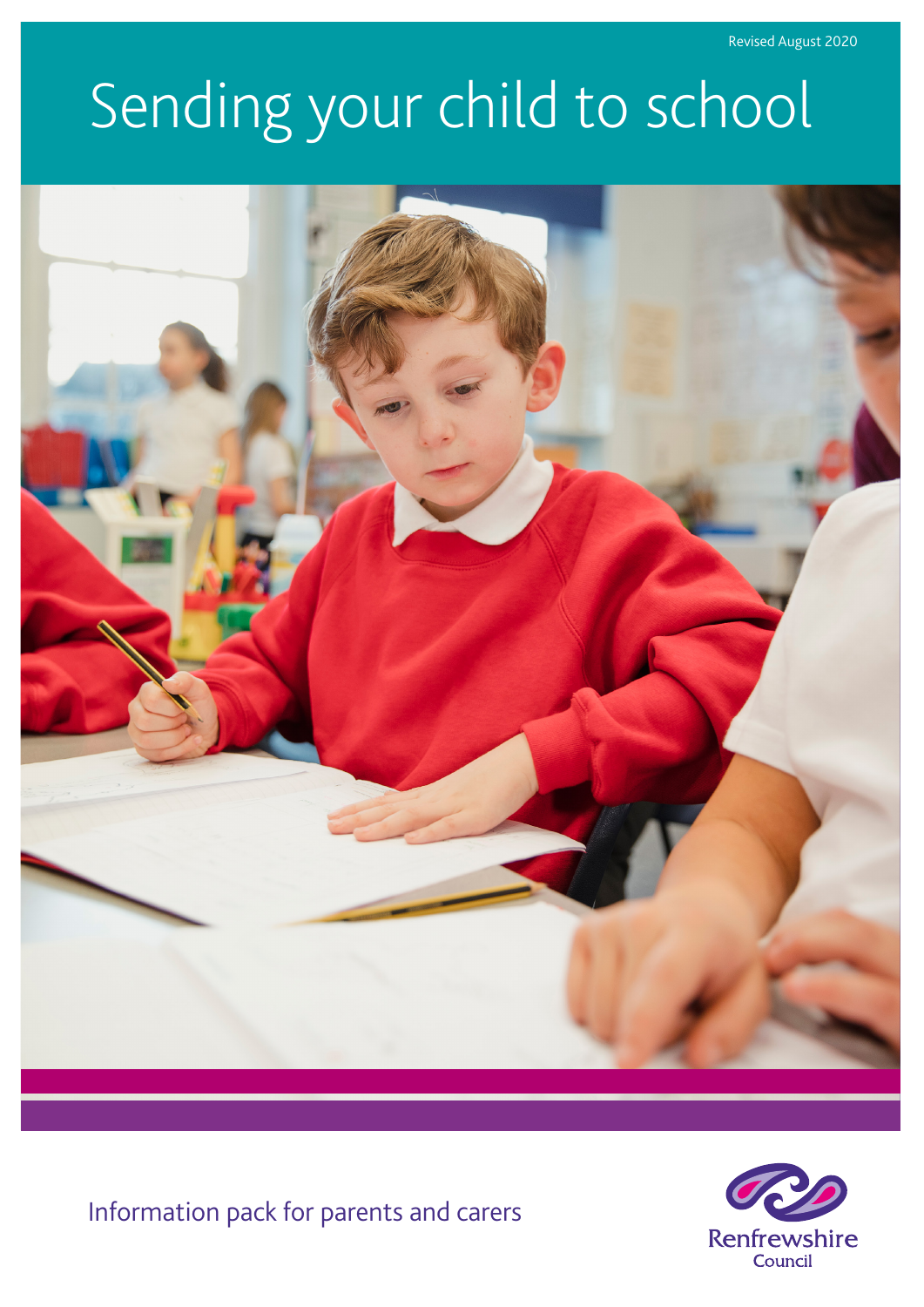### General information

Within Renfrewshire there are a number of primary and secondary schools. To get information on schools, you can contact your catchment school or:

Renfrewshire Council Children's Services Renfrewshire House Cotton Street Paisley PA1 1LQ Phone number: 0300 300 0170 E-mail: cssupport@renfrewshire.gov.uk There is also information on our website at [www.renfrewshire.gov.uk](http://www.renfrewshire.gov.uk)

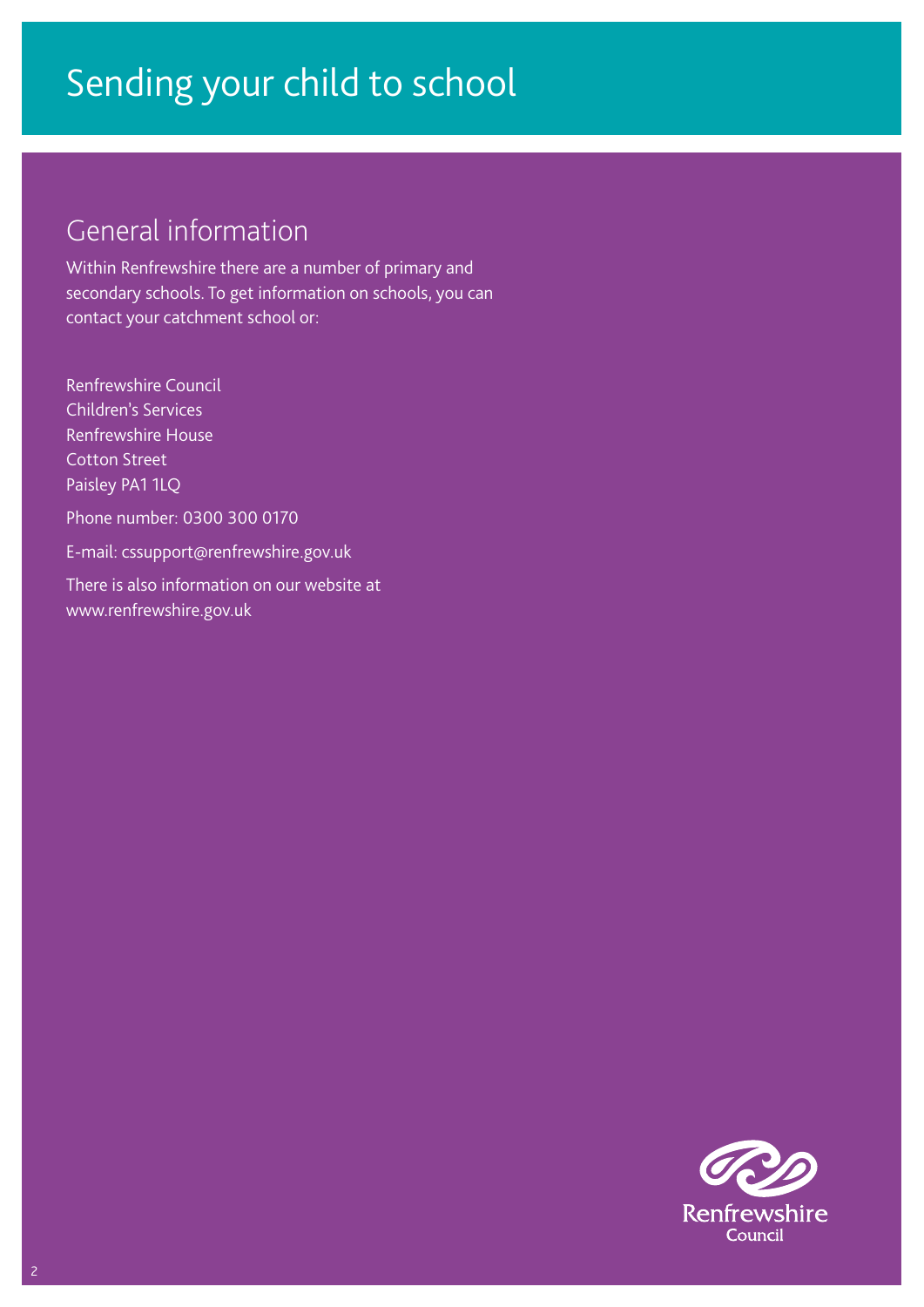### Denominational and non-denominational schools

Normally, your child will go to the catchment primary or secondary school for their area. Further information on placement allocations is available within our Admissions to Schools and Placing Request Policy.

You must register your child either at the catchment denominational school or at the non-denominational school for your area. In most parts of Renfrewshire there are Roman Catholic schools (denominational).

Please note: You can register at only one school.

### Additional support needs

If you are a Renfrewshire resident and you are making a placing request for an independent additional support needs school, you are advised to discuss this with the Education Manager with responsibility for ASN in Children's Services before submitting the application form. You can use the contact details above.

### Entry age

Your child will be admitted to school in August if their fifth birthday falls between 1 March of that same year and the last day of February of the following year. You can, however, ask for your child to start school early if their fifth birthday falls after the last day of February.

A separate leaflet and application for Early Entry, is available from www.renfrewshire.gov.uk or by telephoning 0300 300 0170.

### Registering your child for primary education

Entry to primary schools is on a once-a-year basis at the start of the new session in August each year. Registration takes place in November. You will need your child's original birth certificate and proof of residence, to register them for school. Adverts appear in nurseries, schools and newspapers in early October providing details on how to register your child. You can register your child at only one school, either the denominational or non-denominational school in your catchment area. Delay in registering may result in a place not being available. If you are unsure which school you should register at, please call 0300 300 0170 for advice.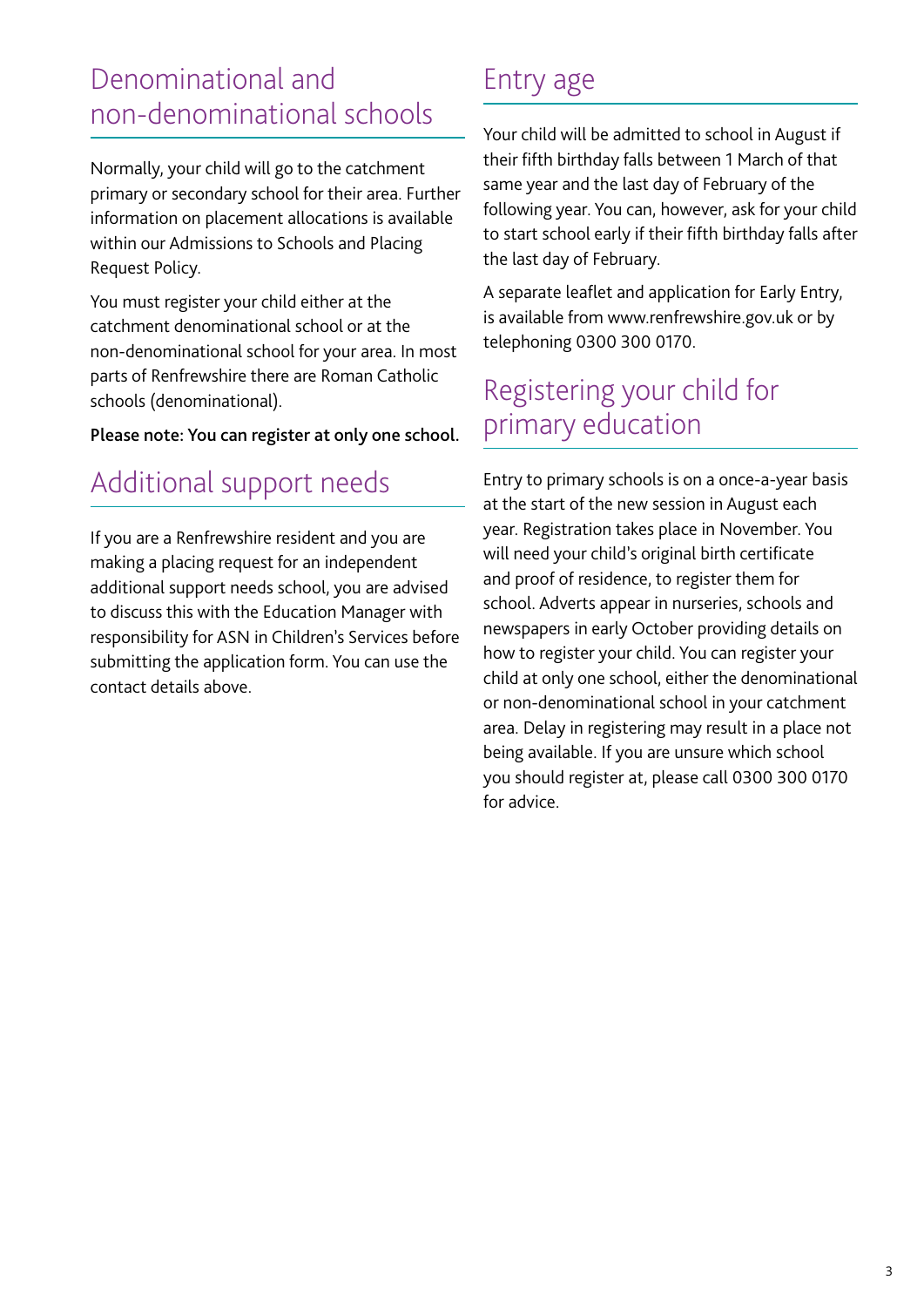### Moving into Renfrewshire

If you are moving into Renfrewshire and your child has already been to a school elsewhere, you should contact your new catchment school with proof that you now live in the area. Parents/carers must provide satisfactory documentary evidence of the age of their child and that their family reside within the catchment area of the school. This evidence includes:

- 1. Child's full Birth Certificate
- 2. Most recent Council Tax Notice or if not currently resident in the property either a concluded missive or a signed and witnessed tenancy agreement/lease. We will check the information provided with other Council departments and our audit colleagues, this may include visiting your home to confirm residence. We may also check your address again prior to a school term commencing and if we suspect fraud we may rescind your place and refer the matter to the Procurator Fiscal.
- 3. Child Benefit Statement. (In the event that a Child Benefit Statement is not available, a Driving Licence or a Bank Statement/utility bill showing transactions over the most recent 3 months and the applicant's address may be accepted). Or If appropriate to current circumstances: Court Order / Looked After Child/Foster carer document(s).
- 4. Roman Catholic Baptismal Certificate (if applicable).

The list above is not exhaustive and the Council retains the right to ask for further information when proof of residency is not satisfied.

### Transfer from primary to secondary school

A group of primary schools in an area are normally associated with a secondary school. All secondary schools have a catchment area which includes their associated primary schools.

Pupils transfer from primary school to secondary school between the ages of 11 and 12 (in most cases). If you live within Renfrewshire, Children's Services can tell you the name of the secondary school to which your child should normally transfer after the primary 7 stage.

When your child is due to transfer from primary to secondary at the beginning of a new session in August, if you live within Renfrewshire you will be notified based on your home address and denomination of primary school attended, of the secondary school where a place has been allocated.

If you wish to attend the alternative denomination of secondary school for your catchment area, to that allocated you will be asked to put this request in writing. There is no guarantee of entry when changing denomination at the secondary school stage.

If you live out with Renfrewshire you should contact your local authority regarding provision, you can also consider making a placing request to attend a Renfrewshire secondary school.

You should note that the granting of a placing request to a primary school, when transferring from primary to secondary school does not guarantee entry to the associated secondary school.

Places in schools will be allocated in line with the Council's Admissions to Schools and Placing Request policy.

Renfrewshire secondary school handbooks are available from individual secondary schools. Details of induction days and parents' meetings will be provided by secondary schools.

Further information / Admissions to Schools and Placing Request Policy can be found by visiting [www.renfrewshire.gov.uk](http://www.renfrewshire.gov.uk) or by telephoning 0300 300 0170.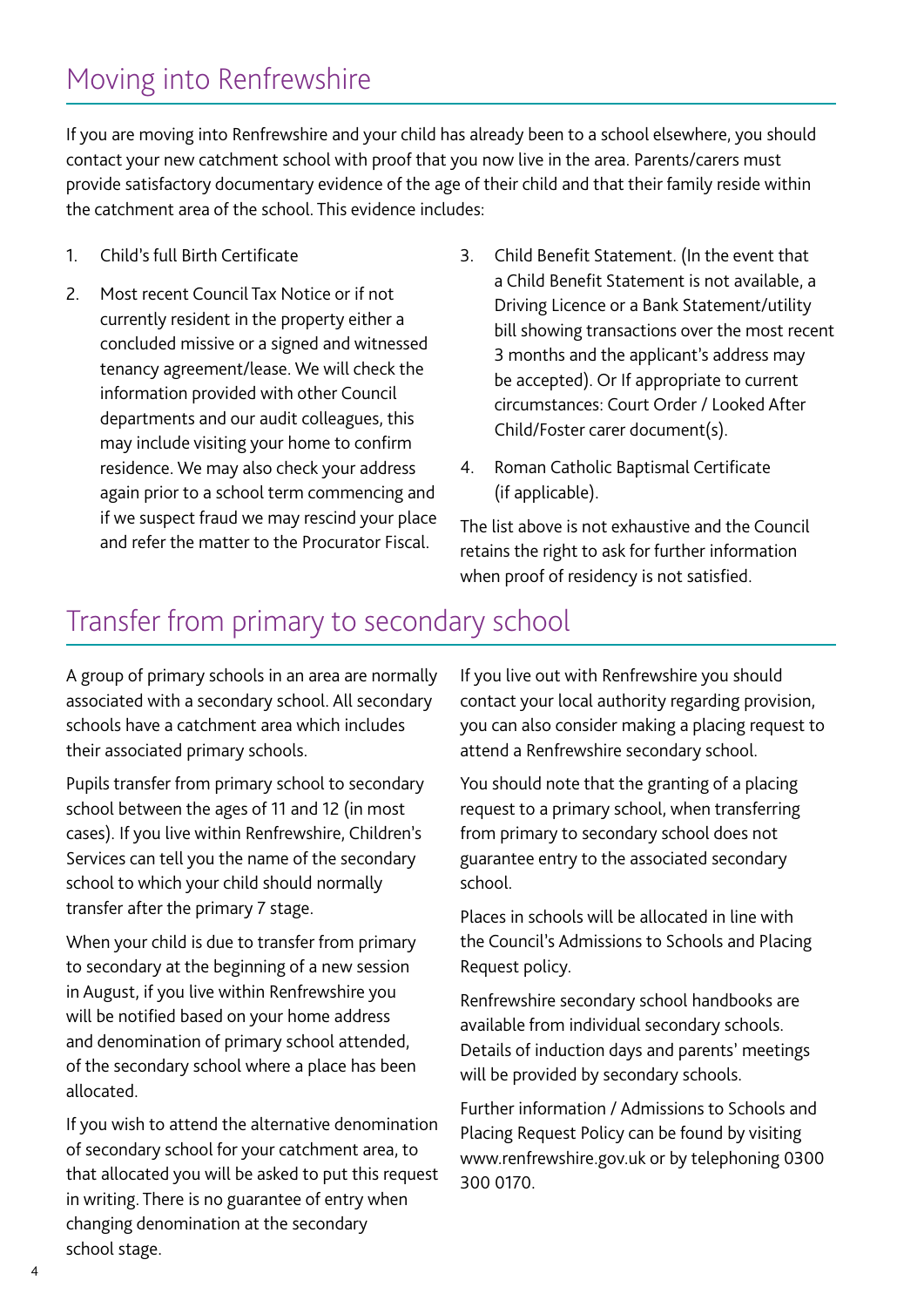### Placing requests

### How decisions are made

You may ask for your child to go to a school other than your catchment school. This is called making a placing request. You do not need to tell us your reasons for making a placing request, but it may be helpful if you do. Please ensure all declarations are responded to, or we will be unable to process your application.

There are strong educational reasons for making sure that the transfer or entry of children to a school happens at the start of a school session in August, so it is better to make placing requests before the start of a session. Parents who are moving to a new area may have to make requests at other times.

The school you ask for is referred to as the 'specified school'. You can apply for only one school at a time. If we grant your placing request, we will write to you to confirm this and advise you to contact the school to arrange to enrol your child. The place being held for your child, at their catchment school will no longer be available.

If you want to make a placing request, please fill in the attached form. You must fill in one form for each child. Please send to Children's Services (not the school) the filled-in placing request for each child. Please also tell the head teacher of your catchment school that you are making a placing request.

We will acknowledge placing requests within five working days of receiving the form. If you do not receive an acknowledgement, please contact us, as we may not have received your application.

The Council has a duty to grant placing requests, wherever possible. However, it is not always possible to grant every placing request to a particular school. The size of the school, the current roll, the number of children who already live in the catchment area and other factors will affect the Council's ability to grant a placing request.

The law relating to placing requests covers children applying to change their school as well as those starting a primary or secondary school.

After all catchment allocations have been decided, the director of Children's Services makes decisions about placing requests that are received in Renfrewshire House by 15 March, for the new session which begins in August.

We will consider all requests. If there are more requests than places available for a particular school, or a particular stage in a school, the director will make decisions based on our placing request priorities.

Please note, granting a placing request for one child does not guarantee entry for brothers and sisters, should you wish to make another placing request to the same school at a later date.

No decisions will be made for requests for the start of a new academic session, before 15 March in any given year.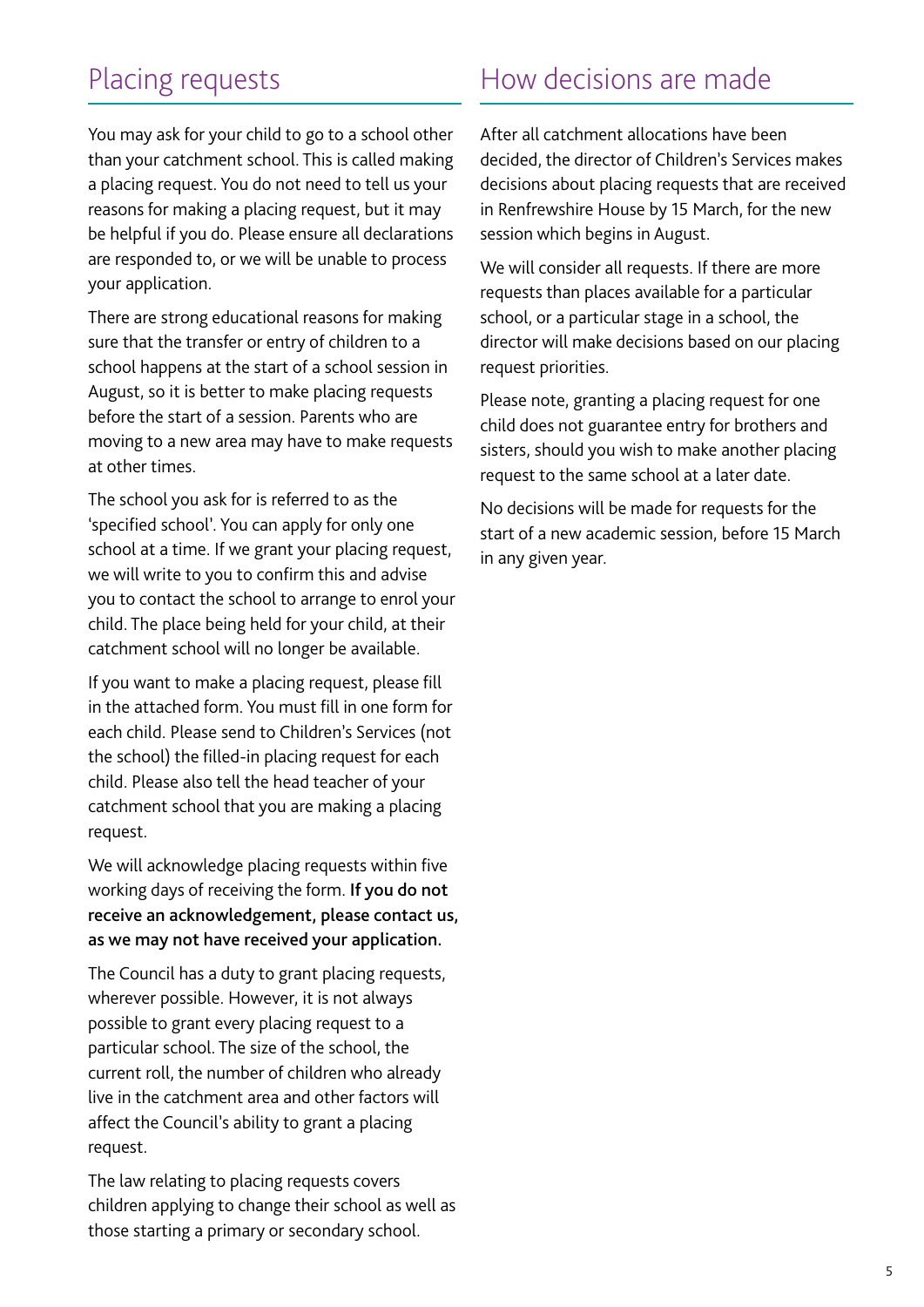# Guidelines and conditions

By law we are allowed to produce guidelines on how we will decide admissions to schools (this information is contained within our Admissions to Schools and Placing Request Policy).

If there are places available in a school, we will give first choice to those children who live in its

catchment area. This includes children who are considered suitable for primary education before the normal entry age.

Thereafter, for placing requests we give priority in the order below:

#### Placing Request Priorities

#### 1. Renfrewshire Resident

Denominational Primary School only: The pupil is baptised Roman Catholic.

Denominational Secondary School only: The pupil is baptised Roman Catholic and the pupil attends a primary school, associated with the relevant secondary school.

If oversubscribed at this point a ballot, prioritising siblings is required. If applicable and siblings attend the school please provide name(s) and stage(s).

### 2. Renfrewshire and Non-Renfrewshire Residents

The pupil has sibling(s) attend the school

#### 3. Renfrewshire Resident

For Secondary Schools only: The pupil attends a primary school, associated with the relevant secondary school

#### 4. Renfrewshire Resident

The pupil has medical needs (that cannot be accommodated in any other Renfrewshire school e.g. wheelchair user where no lift / stair lift is available).

#### 5. Renfrewshire Resident

Categories 1–4 do not apply

#### 6. Non-Renfrewshire Resident

Denominational Primary School only: The pupil is baptised Roman Catholic

Denominational Secondary School only: The pupil is baptised Roman Catholic and the pupil attends a primary school, associated with the relevant secondary school

#### 7. Non-Renfrewshire Resident

For Secondary Schools only: The pupil attends a primary school, associated with the relevant secondary school

#### 8. Non-Renfrewshire Resident

The pupil has medical needs (that cannot be accommodated in any other Renfrewshire school e.g. wheelchair user where no lift / stair lift is available).

#### 9. Non-Renfrewshire Resident

Categories 1–8 do not apply

In-line with placing request legislation, no decisions will be made for requests for the start of a new academic session, before 15 March in any given year.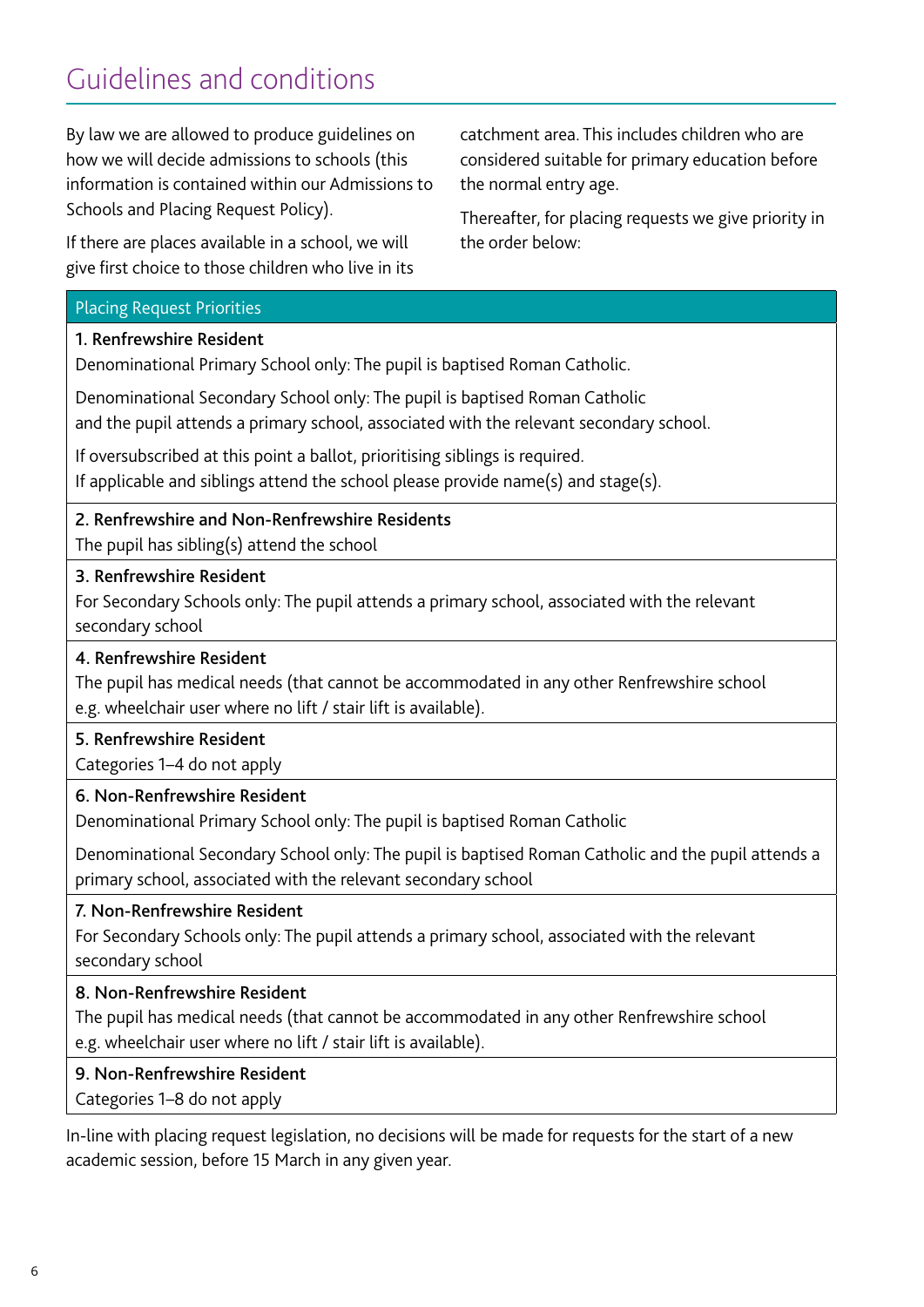# Transport: Placing Requests

You should be aware that if we grant your placing request, we do not have to provide a school bus pass or any other help with transport.

### Why we may not grant placing requests

Once you have told us, in writing, that you want your child to go to a particular school, we can only refuse your request for certain reasons set out by law in the Education (Scotland) Act 1980.

Examples of where we do not have to admit your child to the school of your choice may be:

- If the school would have to employ an extra teacher or spend a lot of money, for example, if we would have to provide an extra classroom.
- If your child's education would suffer as a result of changing school.
- If education in the school you want would not be suitable to the age or ability of your child.
- If the specified school you have requested is an additional support needs school and your child does not have a requirement for the education or special facilities normally provided at that school.
- If we think that your child would be likely to disturb the order and discipline in that school, or the educational wellbeing of other pupils at the school.
- If accepting the request would prevent us from reserving a place at the school for a child who is likely to move into the area.
- If accepting the request would make it necessary for us to create an extra class or employ another teacher at a future stage of your child's primary education.

### If we refuse your placing request

If we refuse your placing request, or if we have not given you our decision on your request by 30 April for new session P1 and S1 requests (or within two months for requests made at other times of the year or for new session other stages applications), you may make an appeal to an appeal committee.

You can appeal against a placing request refusal only once in a 12 month period. This does not mean that you cannot make another placing request. It just means that if we refuse your first placing request and you lodge an appeal, you cannot appeal to the appeal committee again, on another placing request decision, within 12 months of the date of receipt of the original appeal letter.

You must appeal in writing to the director of Children's Services. By the time of the appeal, you will know why we refused your placing request. At the appeal hearing you will have the chance to present your case in person or through a representative.

If the appeal committee agree that we were right to refuse your child a place in the school you want, you have 28 days from receiving the appeal committee's decision to appeal to the Sheriff Court.

In case places become available in the school you want, we will keep your request open until 31 August of the year you made it unless you tell us you want to change your request to another school.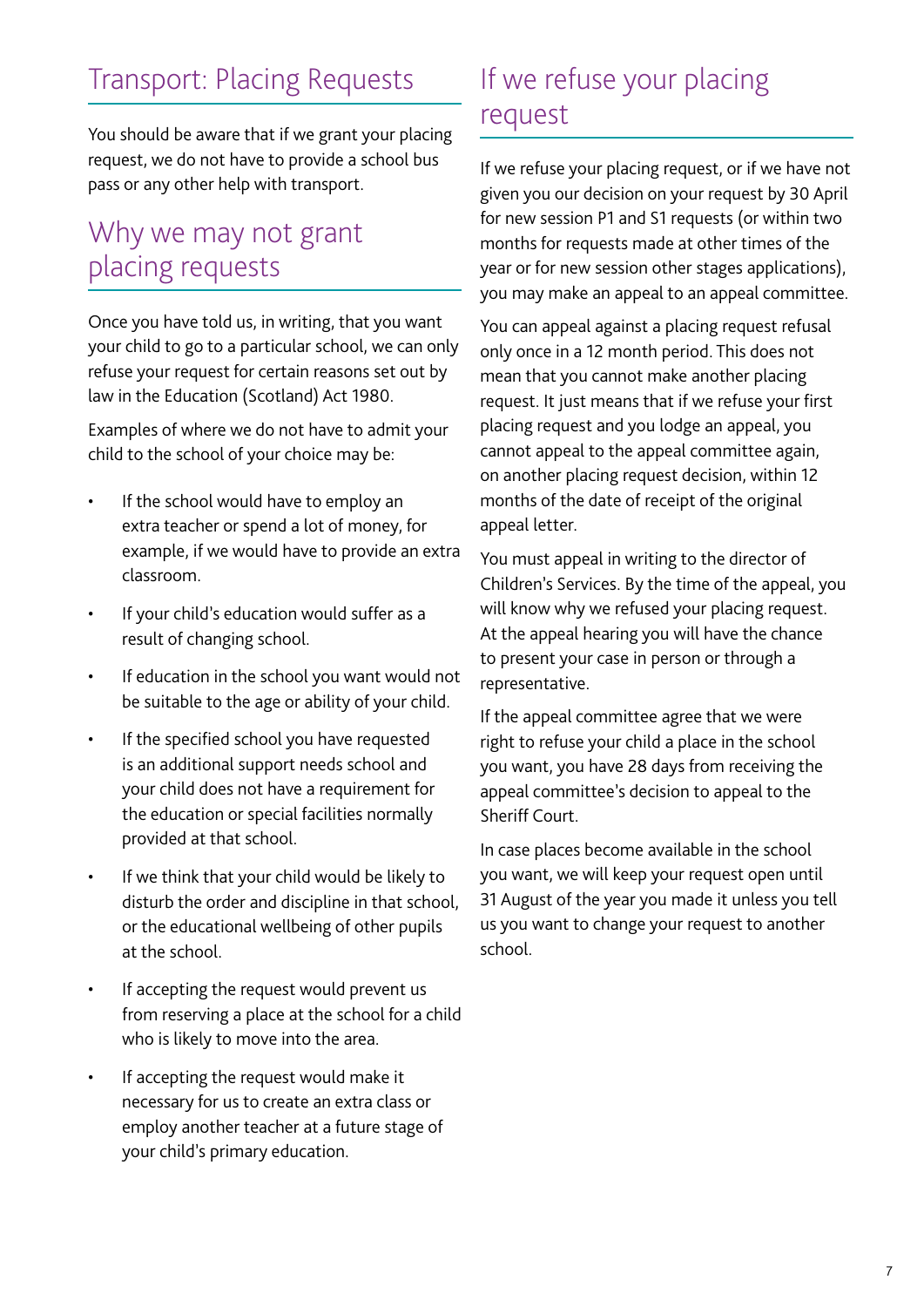### Pupil travel

We do not provide travel for placing requests, however for catchment pupils we do provide free home to school transport for all primary pupils who live more than 1.6 kilometres (one mile) from their catchment school and to secondary pupils who live more than 3.2 kilometres (two miles) from their catchment school. The distances are based on the recognised shortest, safe walking route (further details available in the department's "Home to School Transport Policy". This policy may be reviewed at any time. We may provide transport for children with additional support needs. For more information, phone 0300 300 0170.

### Gaelic Medium Education

Gaelic medium education is now an established sector in Scottish education.

Gaelic medium education includes children who come from families where Gaelic is spoken and children from families with little or no background in the language. Gaelic medium education is currently available in approximately half of the education authorities across Scotland.

Due to a low number of requests, and lack of availability of qualified staff, there is currently no provision within Renfrewshire itself, however, children from Renfrewshire currently have access to Gaelic medium education as a result of partnerships with other neighbouring local authorities. When making a placing request for this provision, the appropriate local authority placing request application form should be used.

Although the information in this document is correct at the time of printing, it is possible that arrangements could change either before the start of, or during the course of, the school year in question, or in relation to later school years. This information leaflet only provides general guidance about placing requests.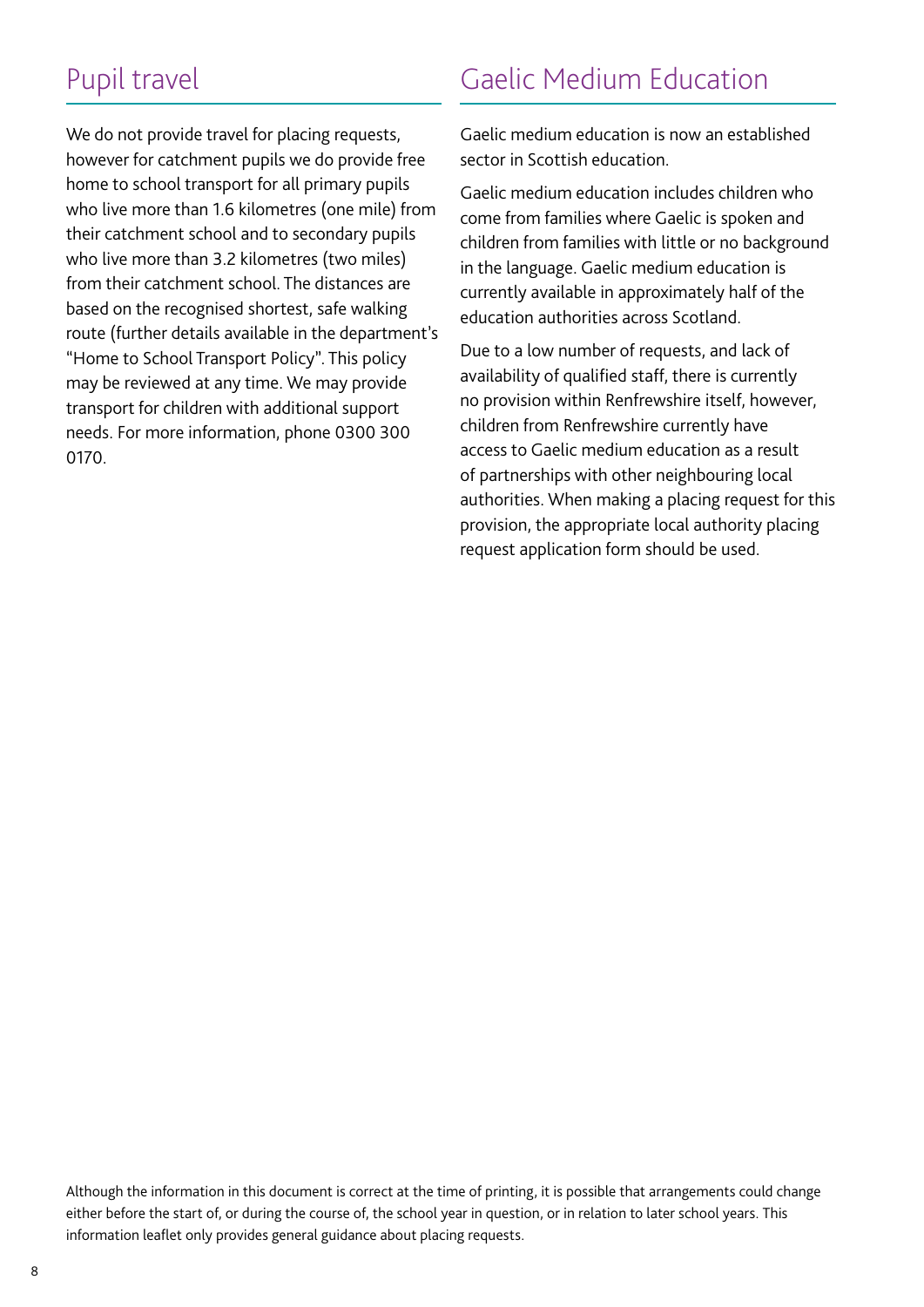| GRID         |               |                   |     |      |                     |
|--------------|---------------|-------------------|-----|------|---------------------|
|              |               |                   |     |      | For office use only |
| Renfrewshire | P1 Registered | catchment checked | Cat | Date | Input by            |
| Council      |               |                   |     |      |                     |

# Placing Request Application Form

| Parent/Carer or Young Person over 16 Details: |             |            |  |  |
|-----------------------------------------------|-------------|------------|--|--|
| Title:                                        | First Name: | Last Name: |  |  |
| Home Address:                                 |             |            |  |  |
| Postcode:                                     |             |            |  |  |
| Telephone Number:                             |             |            |  |  |
| Email:                                        |             |            |  |  |

If you would like to discuss this application by telephone, please complete this security question: What was the name of your first primary school?

| Answer:                                                                                                                         |            |
|---------------------------------------------------------------------------------------------------------------------------------|------------|
| Child / Young Person:                                                                                                           |            |
| First Name:                                                                                                                     | Last Name: |
| Date of Birth:                                                                                                                  |            |
| Gender:                                                                                                                         |            |
| <b>Additional Support Needs:</b>                                                                                                |            |
| Does the child/young person have any additional support needs? Yes<br>If so please specify, and attach any reports or evidence: | <b>No</b>  |

If the child/young person is receiving additional support in the current nursery or school, what is the support and who provides it?

Does the child/young person have, or there is in preparation, or have you asked for an assessment for a Coordinated Support Plan (CSP)? Yes No

 $\sigma_{\mathcal{N}}$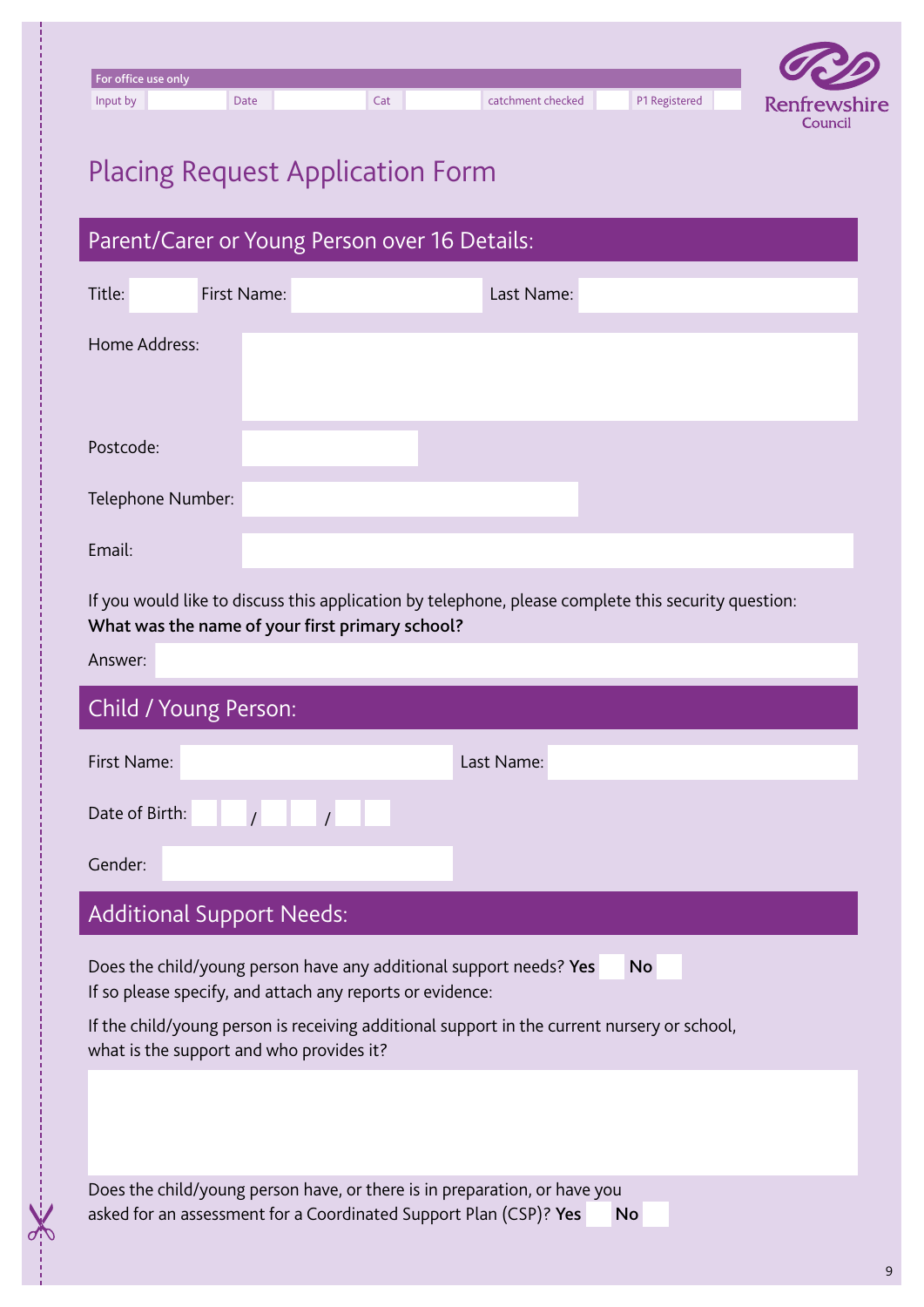| <b>School Details:</b>                                                                                           |
|------------------------------------------------------------------------------------------------------------------|
| My child currently attends (specify Nursery or School):                                                          |
| I would like my child to go to (specify school):                                                                 |
| The catchment school for my area is:                                                                             |
| Session to Start (e.g. 2020): 20<br>Stage required (please tick one box below).                                  |
| P <sub>4</sub><br><b>P6</b><br>P7<br><b>P3</b><br><b>P5</b><br>P <sub>2</sub><br>Stage in primary: P1            |
| S <sub>2</sub><br>S <sub>3</sub><br>S <sub>4</sub><br>S <sub>5</sub><br>S <sub>6</sub><br>Stage in secondary: S1 |

If the application is for a place in stages S3 to S6 of a secondary school, please advise of subjects and levels being studied e.g. English, Level: National 4.

| Subject 1   Subject 2   Subject 3   Subject 4   Subject 5   Subject 6   Subject 7   Subject 8   Subject 9 |  |  |  |  |
|-----------------------------------------------------------------------------------------------------------|--|--|--|--|
|                                                                                                           |  |  |  |  |
|                                                                                                           |  |  |  |  |
|                                                                                                           |  |  |  |  |

### Priorities

We grant placing requests on the basis of priorities set out below:

Please tick one box below that applies to your situation:

| <b>Tick</b> | Priority                                                                                                                                                                    |
|-------------|-----------------------------------------------------------------------------------------------------------------------------------------------------------------------------|
|             | 1. Renfrewshire Resident<br>Denominational Primary School only: The pupil is baptised Roman Catholic.<br>If your child holds a baptismal certificate please provide a copy. |
|             | Denominational Secondary School only: The pupil is baptised Roman Catholic and the pupil<br>attends a primary school, associated with the relevant secondary school.        |
|             | If oversubscribed at this point a ballot, prioritising siblings is required. If applicable and siblings<br>attend the school please provide name(s) and stage(s) below      |
|             | 2. Renfrewshire and Non-Renfrewshire Residents                                                                                                                              |
|             | The pupil has sibling(s) attend the school and will continue to do so at time of placement.                                                                                 |
|             | Please provide name(s) and stage(s)                                                                                                                                         |
|             |                                                                                                                                                                             |
|             | 3. Renfrewshire Resident                                                                                                                                                    |
|             | For Secondary Schools only: The pupil attends a primary school, associated with the relevant<br>secondary school.                                                           |

X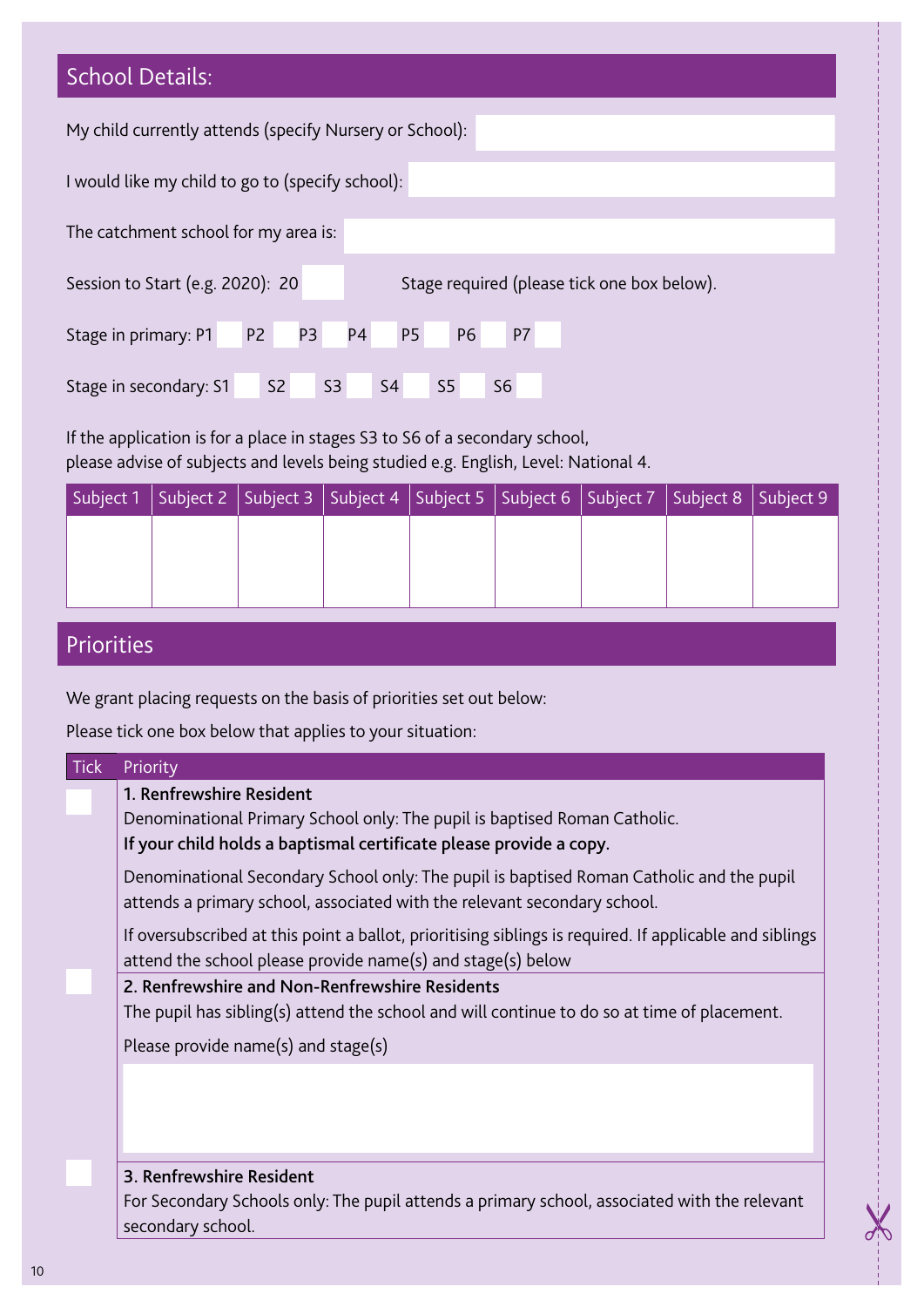| 4. Renfrewshire Resident                                                                                                                                    |
|-------------------------------------------------------------------------------------------------------------------------------------------------------------|
| The pupil has medical needs (that cannot be accommodated in any other Renfrewshire school<br>e.g. wheelchair user where no lift / stair lift is available). |
| 5. Renfrewshire Resident. Categories 1-4 do not apply.                                                                                                      |
| 6. Non-Renfrewshire Resident                                                                                                                                |
| Denominational Primary School only: The pupil is baptised Roman Catholic. If your child                                                                     |
| holds a baptismal certificate please provide a copy.                                                                                                        |
| Denominational Secondary School only: The pupil is baptised Roman Catholic and the pupil                                                                    |
| attends a primary school, associated with the relevant secondary school.                                                                                    |
| 7. Non-Renfrewshire Resident                                                                                                                                |
| For Secondary Schools only: The pupil attends a primary school, associated with the relevant                                                                |
| secondary school.                                                                                                                                           |
| 8. Non-Renfrewshire Resident                                                                                                                                |
| The pupil has medical needs (that cannot be accommodated in any other Renfrewshire school                                                                   |
| e.g. wheelchair user where no lift / stair lift is available).                                                                                              |
| 9. Non-Renfrewshire Resident                                                                                                                                |
| Categories 1–8 do not apply.                                                                                                                                |

In line with placing request legislation, no decisions will be made for requests for the start of a new academic session, before 15 March in any given year.

Please add any other relevant information below

 $X$